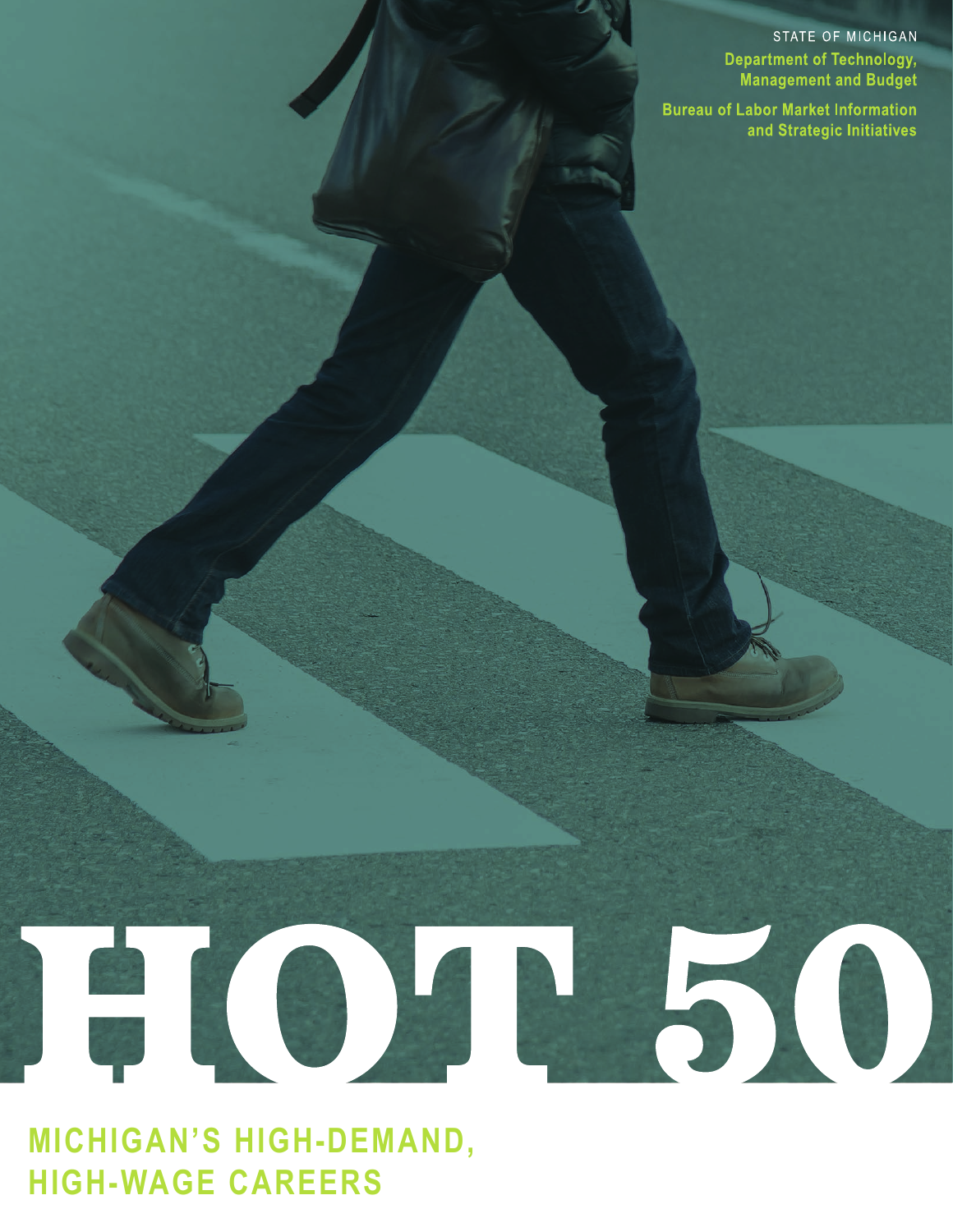**Note**: This list includes occupations that show a favorable mix of projected long-term<br>job growth, projected annual job openings, and median wages. It does not necessarily<br>reflect current hiring demand. Hourly wage repres **Note:** This list includes occupations that show a favorable mix of projected long-term job growth, projected annual job openings, and median wages. It does not necessarily reflect current hiring demand. Hourly wage represents the 25th to 75th percentiles.

LEARN MORE:  $MICHIGAM.GOV/LMI$ 

| MICHIGAN'S JOB OUTLOOK THROUGH 2026 | TYPICAL EDUCATION AND TRAINING<br>BEYOND HIGH SCHOOL | Bachelor's degree, license | Bachelor's degree, plus work experience | chelor's degree, plus work experience, licer | Apprenticeship, license                                | Bachelor's degree, license | Bachelor's degree, license<br>Bachelor's degree        | Bachelor's degree, plus work experience   | Bachelor's degree         | Some college, no degree           | Bachelor's degree, plus moderate-term OJT | Associate's degree, license | experience<br>Master's degree, plus work | Master's degree, license                                 | Bachelor's degree, license | chelor's degree, license<br>Apprenticeship, license<br>Ba           | Bachelor's degree, plus work experience | Bachelor's degree, plus work experience | Doctoral or professional degree            | Master's degree, plus internship, license | Postsecondary nondegree award, plus long-term OJT, license            | Postsecondary nondegree award, plus short-term OJT, license | chelor's degree<br>Ba       | Bachelor's degree, license | Long-term OJT                  | Moderate-term OJT, license | Doctoral or professional degree, license | Postsecondary nondegree award, license<br>Bachelor's degree                                             | chelor's degree, plus work experienc | Bachelor's degree, license | Bachelor's degree, plus work experience | Master's degree, license | Master's degree, license | Associate's degree              | Bachelor's degree, plus long-term OJT, license | Associate's degree, licen     | Doctoral or professional degree, license | license<br>Doctoral or professional degree, plus residency,<br>Master's degree, license | Apprenticeship, license                 | Moderate-term OJT                    | Bachelor's degree, license | experienc<br>chelor's degree, plus work | Moderate-term OJT                                               | experience<br>work<br>Bachelor's degree, plus | Bachelor's degree<br>Bachelor's degree                                     | Bachelor's degree, plus work experience | On-th<br>ЪО |
|-------------------------------------|------------------------------------------------------|----------------------------|-----------------------------------------|----------------------------------------------|--------------------------------------------------------|----------------------------|--------------------------------------------------------|-------------------------------------------|---------------------------|-----------------------------------|-------------------------------------------|-----------------------------|------------------------------------------|----------------------------------------------------------|----------------------------|---------------------------------------------------------------------|-----------------------------------------|-----------------------------------------|--------------------------------------------|-------------------------------------------|-----------------------------------------------------------------------|-------------------------------------------------------------|-----------------------------|----------------------------|--------------------------------|----------------------------|------------------------------------------|---------------------------------------------------------------------------------------------------------|--------------------------------------|----------------------------|-----------------------------------------|--------------------------|--------------------------|---------------------------------|------------------------------------------------|-------------------------------|------------------------------------------|-----------------------------------------------------------------------------------------|-----------------------------------------|--------------------------------------|----------------------------|-----------------------------------------|-----------------------------------------------------------------|-----------------------------------------------|----------------------------------------------------------------------------|-----------------------------------------|-------------|
|                                     | JOB GROWTH<br>2016-2026                              | 9.4%                       | 9.4%                                    | $9.0\%$                                      | 7.5%<br>13.6%                                          |                            | 16.8%<br>7.9%                                          | 12.3%                                     | 8.5%                      | 11.0%                             | 9.9%                                      | 20.0%                       | 10.6%                                    | 15.2%                                                    | 13.5%                      | 6.8%<br>5.6%                                                        | 18.3%                                   | 8.8%                                    | 25.4%                                      | 18.7%                                     | 13.7%                                                                 | 9.7%                                                        | 7.3%                        | 18.2%                      | 10.0%                          | $9.9\%$                    | 7.3%                                     | 10.4%<br>24.0%                                                                                          | 11.5%                                | 15.2%                      | 18.1%                                   | 34.3%                    | 22.9%                    | 14.5%                           | 15.1%                                          | 30.7%                         | 27.4%                                    | 9.8%<br>37.8%                                                                           | 12.7%                                   | 6.6%                                 | 13.5%                      | 7.0%                                    | 2.9%                                                            | 16.3%                                         | 31.0%<br>15.2%                                                             | 12.4%                                   |             |
|                                     | <b>HOURLY WAGE<br/>RANGE</b>                         | $$25 - $42$                | $$35 - $55$                             | $$51 - $74$                                  | $$16 - $28$<br>$$19 - $28$                             |                            | $$30 - $45$<br>$$28 - $46$                             | $$46 - $73$                               | $$31 - $49$               | $$17 - $29$                       | $$33 - $56$                               | $$27 - $34$                 | \$34 - \$66                              | $$19 - $33$                                              | $$33 - $50$                | $$20 - $35$<br>$$22 - $30$                                          | $$40 - $72$                             | $$33 - $74$                             | $$36 - $82$                                | $$22 - $31$                               | $$17 - $29$                                                           | $$16 - $24$                                                 | $$21 - $36$                 | $$34 - $51$                | $$19 - $30$                    | $$17 - $38$                | $$33 - $67$                              | $$20 - $26$<br>$$21 - $40$                                                                              | $$42 - $77$                          | $$34 - $53$                | $$35 - $61$                             | $$43 - $55$              | $$31 - $45$              | $$19 - $29$                     | $$26 - $72$                                    | $$20 - $30$                   | $$35 - $48$                              | $$29 - $100+$<br>$$43 - $58$                                                            | $$22 - $36$                             | $$22 - $33$                          | $$28 - $38$                | $844 - $78$                             | $$20 - $43$                                                     | $$26 - $38$                                   | $$33 - $53$<br>$$33 - $52$                                                 | $$20 - $36$                             |             |
|                                     | <b>PROJECTED ANNUAL<br/>JOB OPENINGS</b>             | 3,520                      | 630                                     | 800                                          | 2,600<br>1,570                                         |                            | 860<br>740                                             | 830                                       | 1,200                     | 1,790                             | 540                                       | 770                         | 630                                      | 880                                                      | 780                        | 2,580<br>2,840                                                      | 1,460                                   | 5,760                                   | 730                                        | 800                                       | 1,020                                                                 | 6,870                                                       | 1,600                       | 2,200                      | 1,840                          | 1,410                      | 940                                      | 1,420<br>2,080                                                                                          | 450                                  | 3,160                      | 1,180                                   | 350                      | 380                      | 730                             | 530                                            | 630                           | 630<br>440                               | 540                                                                                     | 1,620                                   | 1,330                                | 6,650                      | 1,000                                   | 5,680                                                           | 550                                           | 2,160<br>1,000                                                             | 690                                     |             |
|                                     | <b>MICHIGAN'S HIGH-DEMAND,<br/>HIGH-WAGE CAREERS</b> | Accountants and Auditors   | Administrative Services Managers        | Architectural and Engineering Managers       | Child, Family, and School Social Workers<br>Carpenters |                            | Commercial and Industrial Designers<br>Civil Engineers | Computer and Information Systems Managers | Computer Systems Analysts | Computer User Support Specialists | <b>Construction Managers</b>              | Dental Hygienists           | Education Administrators, Postsecondary  | Educational, Guidance, School, and Vocational Counselors | Electrical Engineers       | Elementary School Teachers Except Special Education<br>Electricians | Financial Managers                      | General and Operations Managers         | Health Specialties Teachers, Postsecondary | Healthcare Social Workers                 | Heating, Air Conditioning, and Refrigeration Mechanics and Installers | Heavy and Tractor-Trailer Truck Drivers                     | Human Resources Specialists | Industrial Engineers       | Industrial Machinery Mechanics | Insurance Sales Agents     | Lawyers                                  | Market Research Analysts and Marketing Specialists<br>Licensed Practical and Licensed Vocational Nurses | Marketing Managers                   | Mechanical Engineers       | Medical and Health Services Managers    | Nurse Practitioners      | Occupational Therapists  | Paralegals and Legal Assistants | Personal Financial Advisors                    | Physical Therapist Assistants | Physical Therapists                      | Physicians and Surgeons<br>Physician Assistants                                         | Plumbers, Pipefitters, and Steamfitters | Police and Sheriff's Patrol Officers | Registered Nurses          | Sales Managers                          | Sales Representatives, Except Technical and Scientific Products | Social and Community Service Managers         | Software Developers, Systems Software<br>Software Developers, Applications | Training and Development Specialists    | e: DTMB, B  |